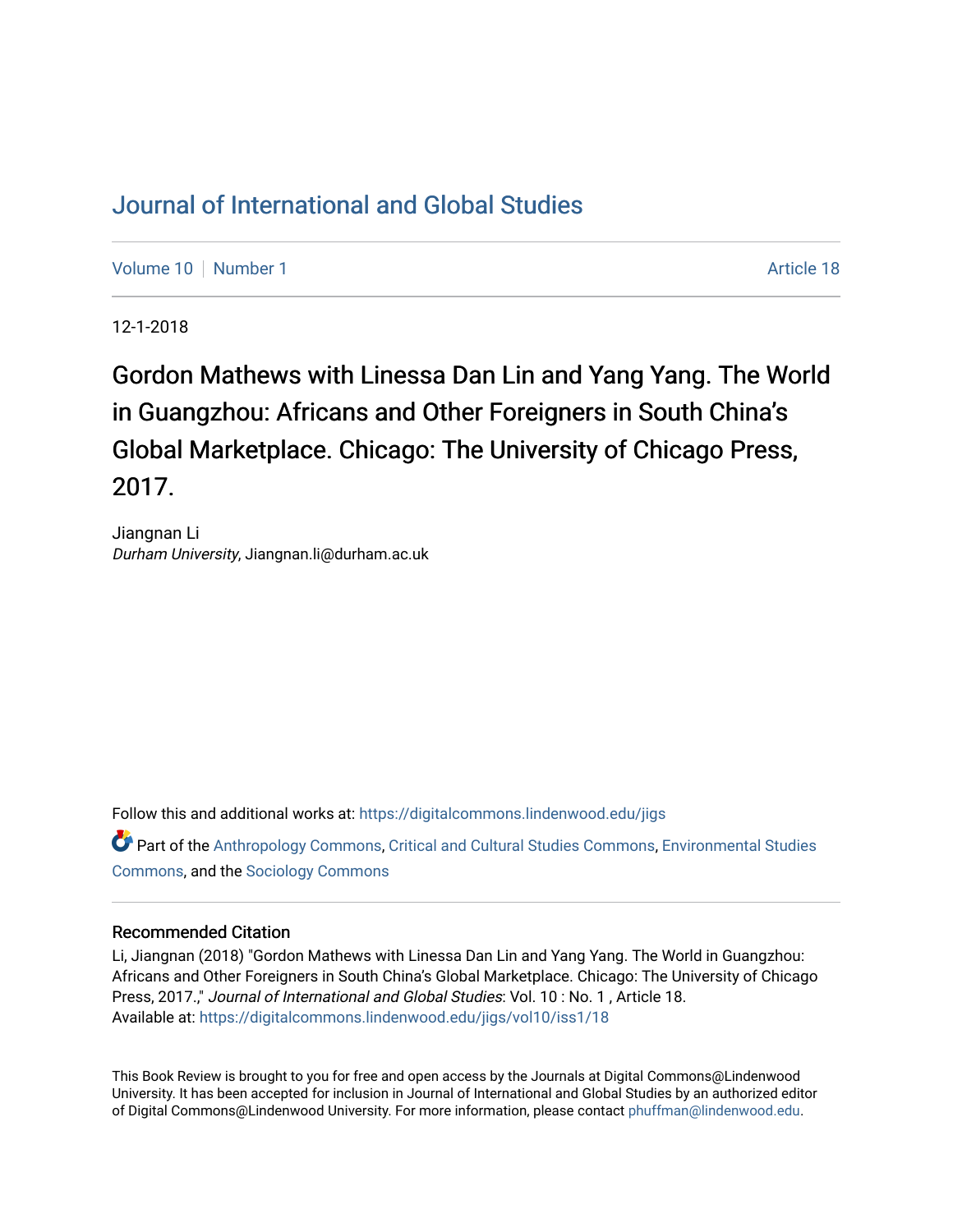## **Gordon Mathews with Linessa Dan Lin and Yang Yang.** *The World in Guangzhou: Africans and Other Foreigners in South China's Global Marketplace.* **Chicago: The University of Chicago Press, 2017.**

The past decades have seen the rapid development of China's economy. Guangzhou—a capital of business and trade in China for a thousand years, the historical gate to south China, and a center of China' manufacturing industry—has, for several decades, attracted hundreds of foreign traders. Among them, Africans have been a large group. Because of the good diplomatic relations between China and African countries, the inclusiveness of the city of Guangzhou, and the considerably high supply of goods produced in Guangzhou, most African traders went to Guangzhou to chase their moneymaking dreams. In recent years, however, with the upgrading of industries throughout China, Guangzhou is no longer as unique as it once was; while it was once referred to as "South China's global marketplace," it is no longer regarded as the "capital of the third world." As such, there are fewer African and other foreign traders in Guangzhou than there were only five short years ago.

This book—*The World in Guangzhou: Africans and Other Foreigners in South China's Global Marketplace*—is an ethnographic work about the life and trade of African entrepreneurs in Guangzhou from about 2006 to about 2014, the time when Guangzhou was accepted as the capital of the third world. In addition, in the text, the author develops his concept of "low-end globalization," in which individual traders (not corporations or multinational entities), personally piece together trading relationships and pathways, buying a relatively small amounts of goods, often under the radar of the law, sometimes bribing customs agents on different continents, ultimately getting Chinese goods back home to stalls and local street vendors.

How can low-end globalization effectively work in Guangzhou? What will happen to the African traders in the future and in the long term? Following these questions, the author structures his writing in eight chapters, covering eight themes. Chapter One is a general introduction of Guangzhou, foreigners, and foreign places in Guangzhou, as well as an explanation of how the research was done and what the book is about. Chapter Two gives a picture of foreigners in Guangzhou with stories of eight foreigners represented, combing themes such as rich and poor, race, and money, etc. together. Chapter Three reviews the African-Chinese relations of businessmen in Guangzhou. Chapter Four develops the concept of and discusses low-end globalization. Mathews first raised this concept in his ethnographic work in Hong Kong, where southeast Asian traders live in "Chungking Mansions." Low-end globalization is a concept meant to contrast that of "high-end globalization"—the globalization of multinational corporations and entities, to which 'globalization' itself often exclusively refers. Mathews see both the southeastern Asian traders in Hong Kong and African traders in Guangzhou as typifying "low-end globalization," in which individuals or small trading organizations trade relatively small quantities of goods, normally outside formal trading channels. $<sup>1</sup>$ </sup>

Chapter Five pays attention to the intersection of legal-illegal in Guangzhou, including issues pertaining to visa and passport management, jailtime and deportation worries, as well as games of cat and mouse played between police and visa- overstayers. Chapter Six continues the discussion of trade, giving attention to logistics agents, middlemen, and cultural